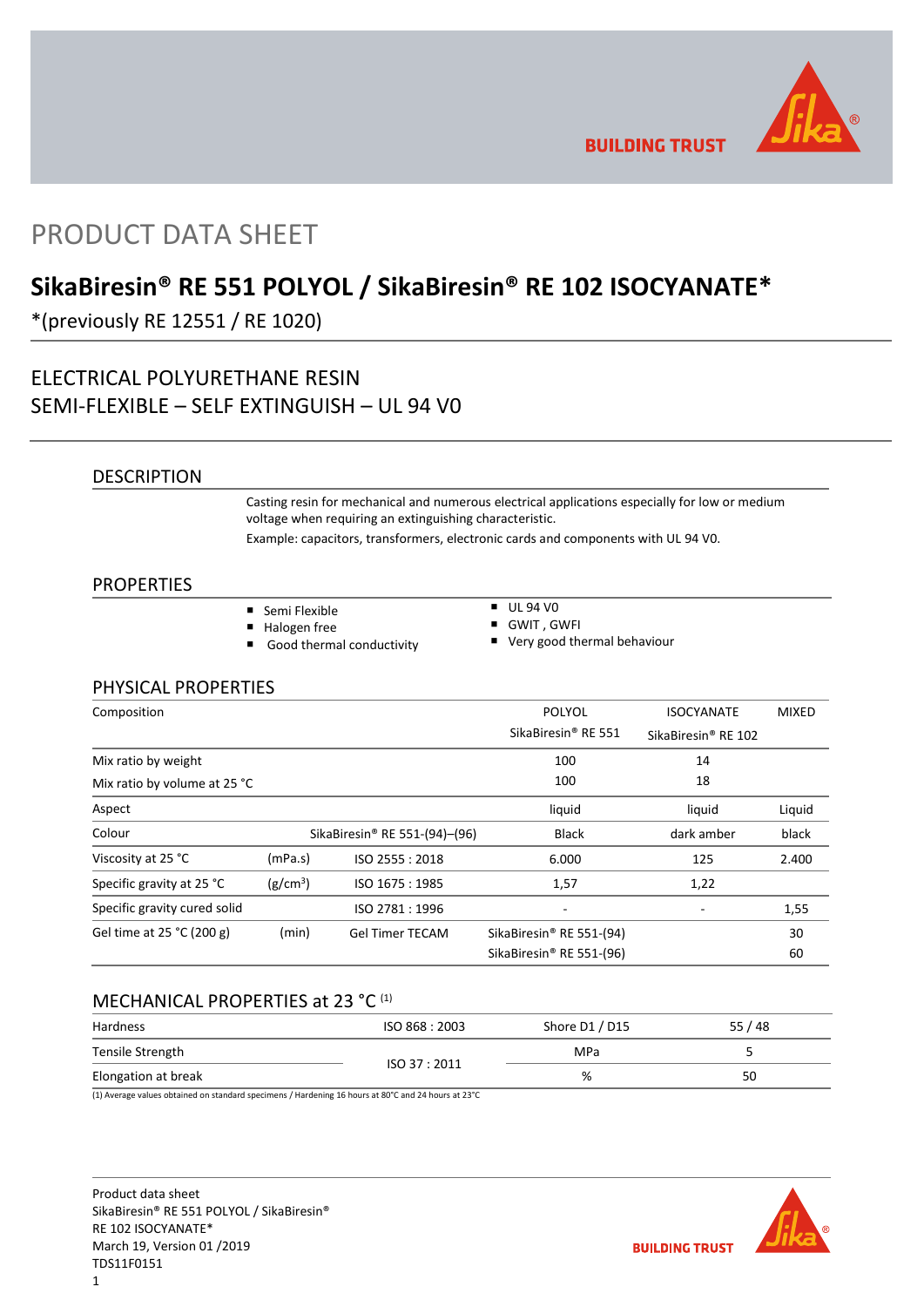### THERMAL AND SPECIFIC PROPERTIES (1)

| Working temperature                                      |                  | °C                        | $-50$ to $+130$           |
|----------------------------------------------------------|------------------|---------------------------|---------------------------|
| Thermal conductivity                                     | ISO 2582: 1978   | W/m.K                     | 0,73                      |
| Glass transition temperature (Tg)                        | ISO 11359: 1999  | °C                        | -8                        |
| Coefficient of thermal expansion (CTE)<br>[-50 to -10]°C | ISO 11359: 1999  | $10^{-6}$ K <sup>-1</sup> | 55                        |
| $[-5 to +130]$ °C                                        |                  |                           | 155                       |
| Auto-extinguishing                                       | UL94: 1979       |                           | V <sub>0</sub> 6 mm $(3)$ |
| Glow wire flammability test GWIT                         | NF EN 60695-2-10 | °C-mm                     | 825-8                     |
| Glow wire flammability test GWFI                         | NF EN 60695-2-12 | $^{\circ}$ C-mm           | $960 - 8$                 |
| Water absorption ( $23^{\circ}$ C – 24 Hours)            | ISO 62:1999      | %                         | 0,3                       |
| Directive 2015/863/EU (ROHS) (2)                         |                  |                           | Conform                   |

(1) Average values obtained on standard specimens / Hardening 16 hours at 80°C and 24 hours at 23°C.

(2) European directive on the restriction of the use of certain hazardous substances electrical and electronic equipment.

(3) UL file number: E113398.

### DIELECTRIC AND INSULATING PROPERTIES at 23°C **(1)**

| Dielectric strength (50 Hz - 1 mm)       | CEI 60243-1 E2: 1998 | kV/mm                    | 22                |
|------------------------------------------|----------------------|--------------------------|-------------------|
| Dielectric constant $\epsilon$ (100 Hz)  | CEI 60250 : 1969     |                          |                   |
| Dissipation factor tan $\delta$ (100 Hz) | CEI 60250: 1969      | -                        | 0.14              |
| Volume resistivity (1.000 V)             | CEI 60093 E2:1980    | $\Omega$ .cm             | $5.10^{14}$       |
| Proof tracking index                     | CEI 60112: 2004      | $\overline{\phantom{a}}$ | PTI 600 - $<$ 0,1 |
| $\cdots$                                 | .<br>.               |                          |                   |

(1) Average values obtained on standard specimens / Hardening 16 hours at 80°C and 24 hours at 23°C

### PROCESSING

- Before use ISOCYANATE SikaBiresin® RE 102 check carefully the absence of crystallisation or dimerization on each package
	- **Solid particle presence**
	- **-** Cloudy liquid
- In case of crystallization or dimerization, the product must be placed in an oven at 60°C until complete decrystallization (16 hours maximum). Rehomogenize and return to room temperature. After shaking the product into the package, the product is not clear, DO NOT USE THE PRODUCT.
- Setting may be observed on the polyol. In that case, it is necessary to mix the POLYOL part until both colour and aspect become homogeneous. This is not harmful for the product quality.
- Both parts (POLYOL and ISOCYANATE) have to be mixed at a temperature higher than 18°C according to the mix ratio indicated on the technical datasheet. Before casting check that parts or moulds are free of any trace of moisture

### HANDLING PRECAUTIONS

Normal health and safety precautions should be observed when handling these products :

- **Ensure good ventilation.**
- Wear gloves, glasses and protective clothes.

For further information, please consult the Safety Data Sheets.

### STORAGE CONDITIONS

Storage at a temperature below 5°C can cause crystallisation and dimerization of the ISOCYANATE SikaBiresin® RE 102.

Shelf life is 12 months for the POLYOL and 12 months for ISOCYANATE in a dry place and in their original unopened containers at a temperature between 15 to 25°C.

Any open can must be tightly closed under dry inert gas (dry air, nitrogen, etc…).

Product data sheet SikaBiresin® RE 551 POLYOL / SikaBiresin® RE 102 ISOCYANATE\* March 19, Version 01 /2019 TDS11F0151

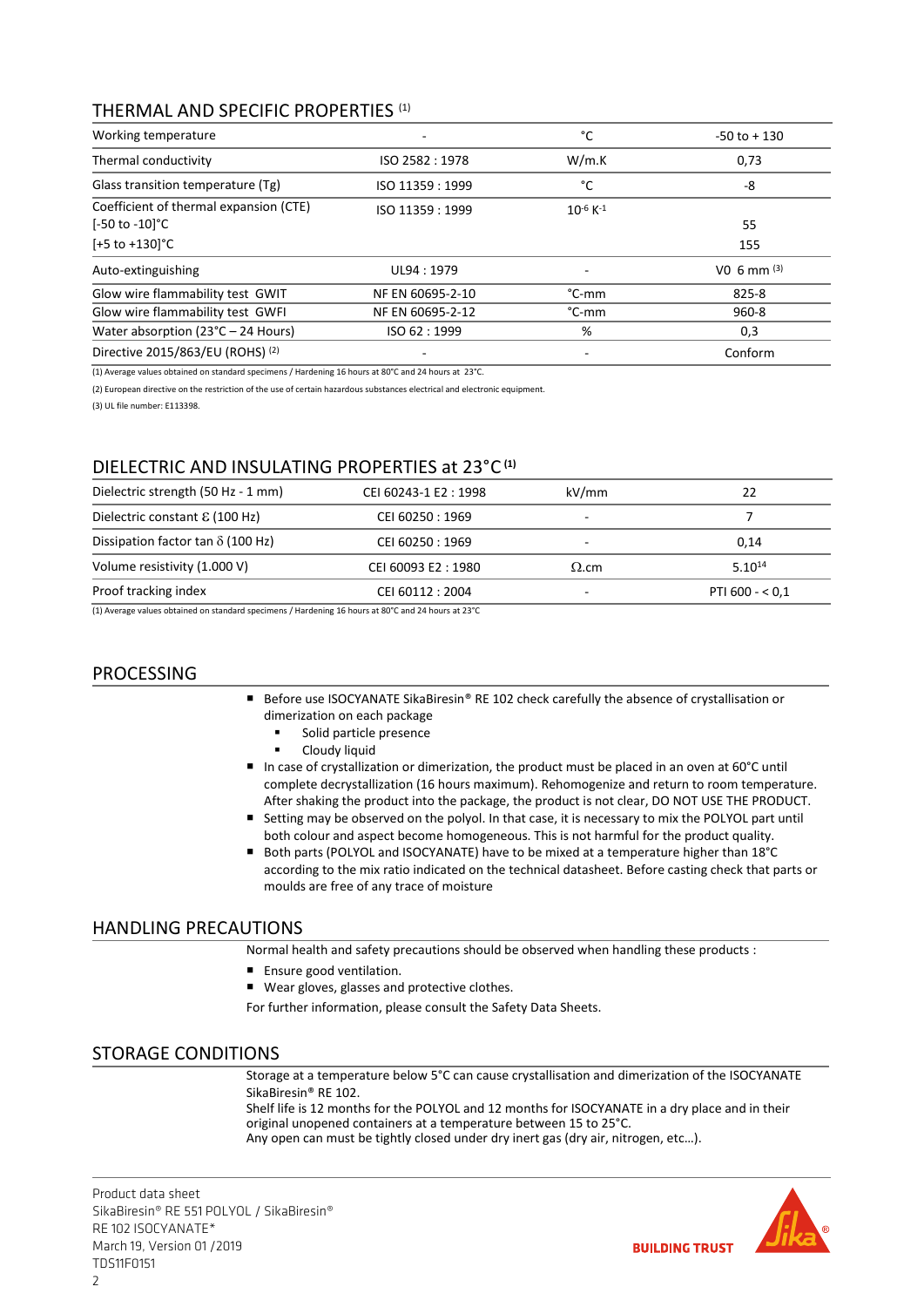Packaging information on request, please contact your local sales representative or find your local contact on www.sikaadvancedresins.com

#### FURTHER INFORMATION

The information herein is offered for general guidance only. Advice on specific applications is available on request from the Technical Department of Sika Advanced Resins. Copies of the following publications are available on request: Safety Data Sheets.

### VALUE BASES

All technical data stated in this Product Data Sheet are based on laboratory tests. Actual measured data may vary due to circumstances beyond our control.

### HEALTH AND SAFETY INFORMATION

For information and advice regarding transportation, handling, storage and disposal of chemical products, users shall refer to the actual Safety Data Sheets containing physical, ecological, toxicological and other safety-related data.

### LEGAL NOTES

The information, and, in particular, the recommendations relating to the application and end-use of Sika products, are given in good faith based on Sika's current knowledge and experience of the products when properly stored, handled and applied under normal conditions in accordance with Sika's recommendations. In practice, the differences in materials, substrates and actual site conditions are such that no warranty in respect of merchantability or of fitness for a particular purpose, nor any liability arising out of any legal relationship whatsoever, can be inferred either from this information, or from any written recommendations, or from any other advice offered. The user of the product must test the product's suitability for the intended application and purpose. Sika reserves the right to change the properties of its products. The proprietary rights of third parties must be observed. All orders are accepted subject to our current terms of sale and delivery. Users must always refer to the most recent issue of the local Product Data Sheet for the product concerned, copies of which will be supplied on request.